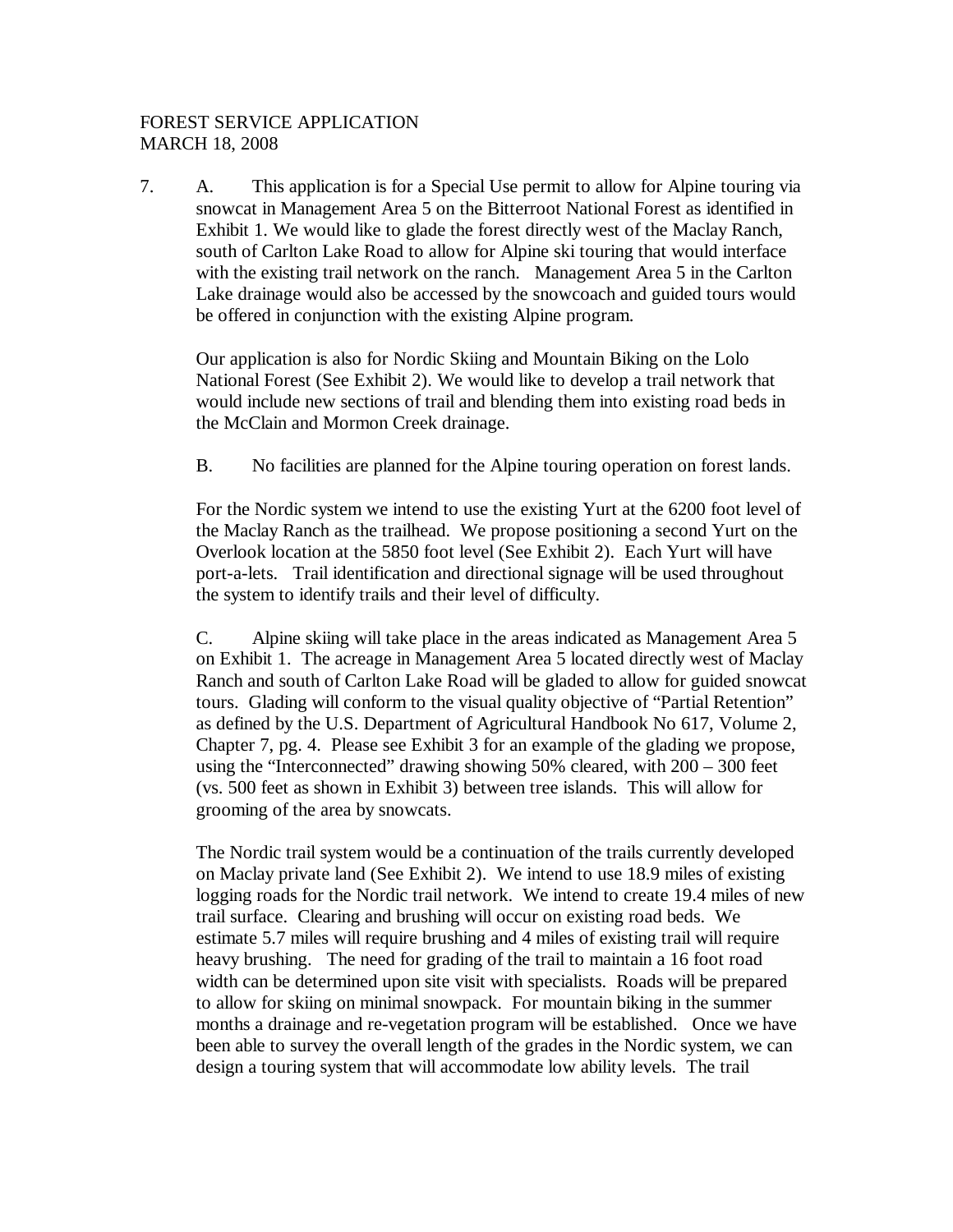system will be designed so we do not expose anyone to a long sustained grade over 6%.

Certified ski patrolmen will be on staff and be trained to respond to all locations within the permit. The Nordic trails will be swept at the end of each operational day and a head count will be taken with the guided tour groups to ensure everyones return to the base. Nordic trails will be groomed an average of twice a week and as required by snow conditions.

D. The permit is requested for 99 years.

E. Alpine and Nordic skiing will begin (snow cover permitting) the  $1<sup>st</sup>$  of November and conclude April  $15<sup>th</sup>$ . Mountain biking will begin in June and go through October. Maintenance activities will be ongoing year round.

F. For Alpine skiing we anticipate running up to 5 snowcats (capacity 15 per snowcat) 7 days a week from November  $1<sup>st</sup>$  to April  $15<sup>th</sup>$ .

We estimate the Nordic trail system will average 30 skiers a day during the first season.

A market evaluated fee will be determined prior to operation.

G. Upon permit approval; glading in the Alpine touring area will take place in a 4 month period, and development of the Nordic/Biking trail system will take 5 months time to construct and re-vegetate.

H. Staging for all construction will take place at the Trailhead Yurt area or at Mile post #5 on the 1311 Road, of the Maclay Ranch.

15. A. Three years of touring the residents of Missoula and the Bitterroot Valley up to the established runs on the Maclay Ranch has demonstrated to us the growing need for quality winter recreation in this area. Approximately 2,800 people have expressed their support of developed recreation on Carlton Ridge and Lolo Peak, after hearing presentation of the benefits both socially and economically to our region.

We estimate our cost to construct the Alpine and Nordic trails to be \$275,000. We estimate our annual operating costs for both Alpine and Nordic to be \$450,000. We estimate annual maintenance for both Alpine and Nordic to be \$20,000.

B. We have not developed any alternatives.

C. Given the loss of forest related jobs in the area, and the general downward trend in agriculture, the number of guest service jobs this resort will create